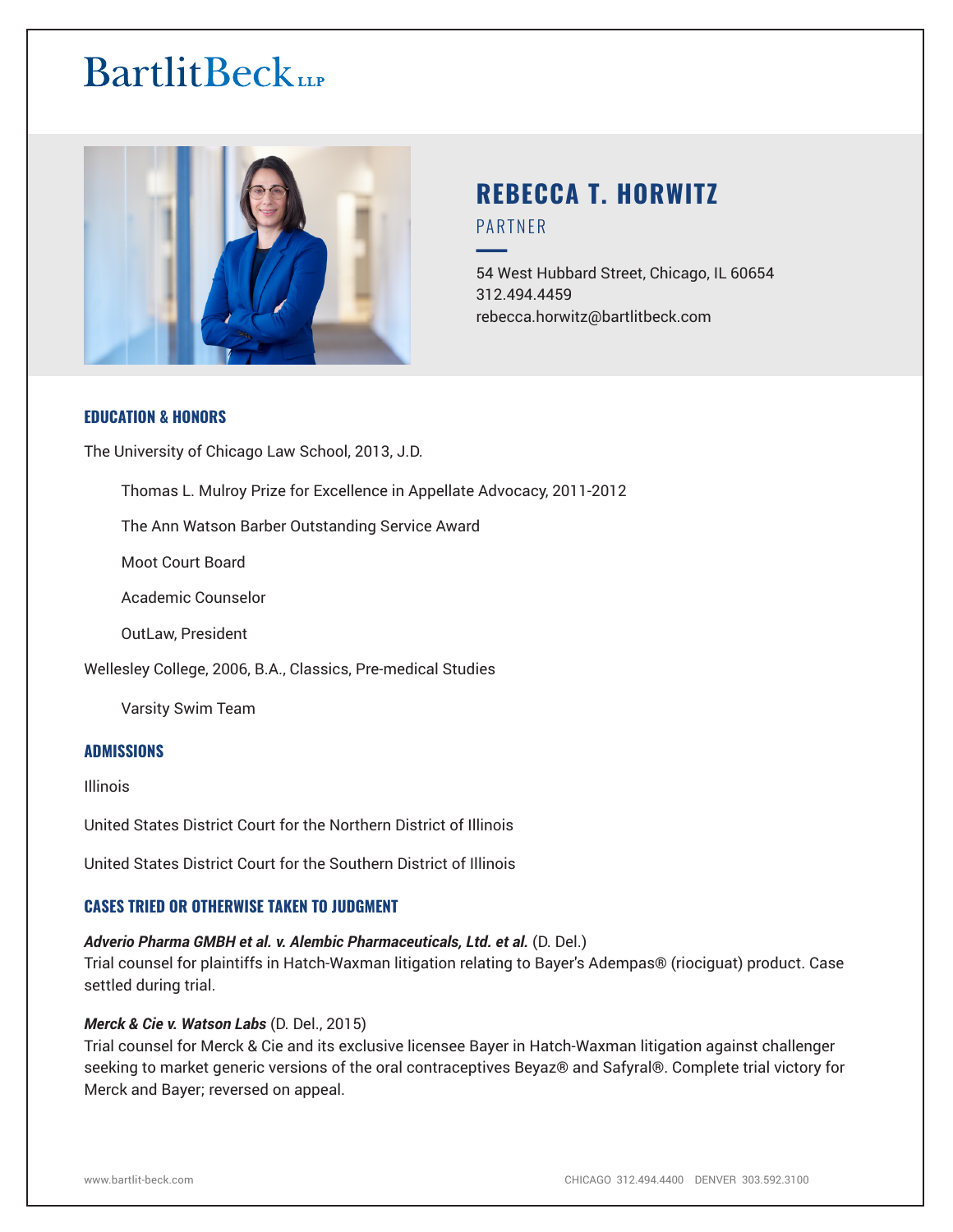# **BartlitBeck**

#### *Drake v. Allergan* (D. Vt., 2014)

Trial Counsel for Allergan in case involving claim that BOTOX® caused pediatric patient treated for muscle spasticity to experience seizures. Cross-examined life-care expert. Following a two-week trial, jury returned verdict for plaintiffs. Case settled during appeal.

# **CURRENT REPRESENTATIONS**

# *Carrum Technologies v. Ford Motor Company, Carrum Technologies v. BMW of North America, and Carrum Technologies v. Fiat Chrysler US* (D. Del.)

Trial counsel for Carrum Technologies in patent infringement action against Ford, BMW, and Chrysler related to adaptive cruise control technology. Case pending.

# *Northwestern University v. Universal Robots, et al. (D.Del. and N.D. III.)*

Lead trial counsel for Northwestern University in a series of patent infringement cases against the manufacturers of certain industrial robots that were invented at Northwestern University in the research laboratories of Drs. Michael A. Peshkin and J. Edward Colgate. The asserted patents—U.S. Patent Nos. 6,928,336, 6,907,317, and 7,120,508—claim groundbreaking work on intelligent assist systems known as collaborative robots or "cobots," programmable robotic devices that can safely interact with human operators in a shared workspace. The lawsuits are part of Northwestern's overall stewardship of life-changing technology developed by its faculty through the enforcement of intellectual property rights, as well as technology licensing, corporate partnerships, entrepreneurial support, and startup creation.

#### *ViiV Healthcare v. Gilead Sciences* (D. Del.)

Counsel for Gilead in patent infringement case related to Gilead's Biktarvy® HIV treatment. Case pending.

#### *Regents of the University of Minnesota v. Gilead Sciences* (N.D. Cal.)

Counsel for Gilead in patent infringement action related to Gilead's hepatitis C treatments. Case Pending.

# **OTHER REPRESENTATIVE CASES**

#### *Gilead Sciences v. Mylan Pharmaceuticals* (N.D.W. Va.)

Trial counsel for Gilead in Hatch-Waxman litigation relating to Evotaz®, an HIV treatment containing atazanavir and cobicistat.

#### *Gilead Sciences v. Mylan Pharmaceuticals* (D. Del.)

Counsel for Gilead in Hatch-Waxman litigation relating to Gilead's Tybost® (cobicistat) product.

# *U.S. Airways v. Sabre Inc.* (S.D.N.Y. 2011-Present)

Counsel for Sabre in U.S. Airways' antitrust action concerning Sabre's Global Distribution System.

#### *Botox Litigation* (Nationwide, 2013-2015)

Counsel for Allergan in cases involving allegations that BOTOX® causes various injuries. Obtained favorable settlements in three of the four cases in which we represent Allergan. Tried the fourth case to a jury verdict for plaintiffs.